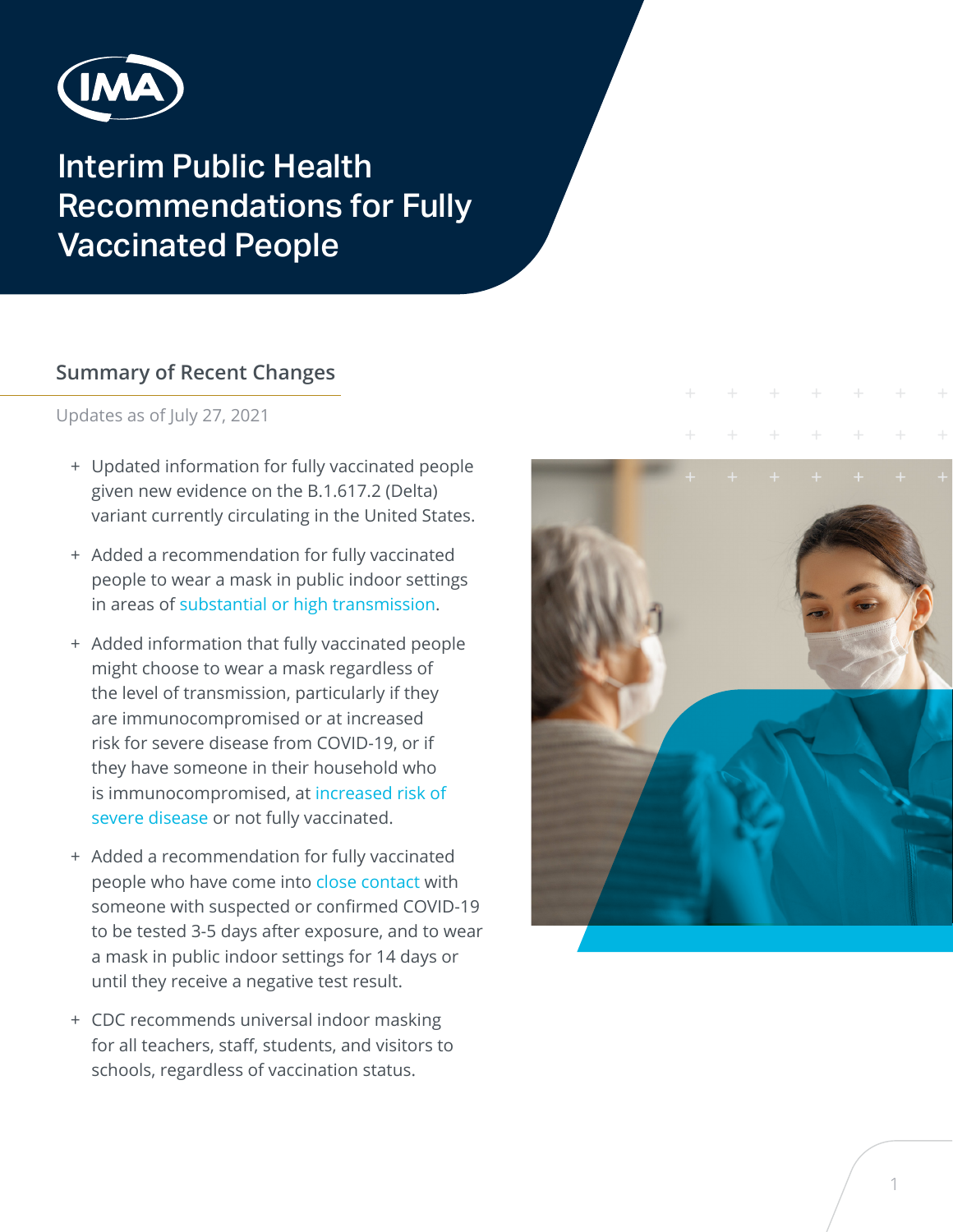#### **Key Points**

The following recommendations apply to non-healthcare settings. For related information for healthcare settings, visit [Updated Healthcare Infection Prevention and Control Recommendations in Response to](https://www.cdc.gov/coronavirus/2019-ncov/hcp/infection-control-after-vaccination.html)  [COVID-19 Vaccination](https://www.cdc.gov/coronavirus/2019-ncov/hcp/infection-control-after-vaccination.html). **Fully vaccinated people can:**

- + Participate in many of the activities that they did before the pandemic; for some of these activities, they may choose to wear a mask.
- + Resume domestic travel and refrain from testing before or after travel and from selfquarantine after travel.
- + Refrain from testing before leaving the United States for international travel (unless required by the destination) and refrain from selfquarantine after arriving back in the United States.

(IM4

+ Refrain from routine screening testing if feasible.

Infections happen in only a small proportion of people who are fully vaccinated, even with the Delta variant. However, preliminary evidence suggests that fully vaccinated people who do become infected with the Delta variant can spread the virus to others. To reduce their risk of becoming infected with the Delta variant and potentially spreading it to others: **CDC recommends that fully vaccinated people:**

- + Wear a mask in public indoor settings if they are in an area of [substantial or high](https://covid.cdc.gov/covid-data-tracker/#county-view)  [transmission](https://covid.cdc.gov/covid-data-tracker/#county-view).
	- Fully vaccinated people might choose to mask regardless of the level of transmission, particularly if they or someone in their household is immunocompromised or at [increased risk for severe disease,](https://www.cdc.gov/coronavirus/2019-ncov/need-extra-precautions/people-with-medical-conditions.html) or if someone in their household is unvaccinated. People who are at increased risk for severe disease include older adults and those who have certain medical conditions, such as diabetes, overweight or obesity, and heart conditions.
- + Get tested if experiencing [COVID-19](https://www.cdc.gov/coronavirus/2019-ncov/symptoms-testing/symptoms.html)  [symptoms.](https://www.cdc.gov/coronavirus/2019-ncov/symptoms-testing/symptoms.html)
- + If you came into [close contact](https://www.cdc.gov/coronavirus/2019-ncov/php/contact-tracing/contact-tracing-plan/appendix.html#contact) with someone with COVID-19 get tested 3-5 days after the date of your exposure and wear a mask in public indoor settings for 14 days after exposure or until a negative test result.
- + Isolate if they have tested positive for COVID-19 in the prior 10 days or are experiencing [COVID-19 symptoms.](https://www.cdc.gov/coronavirus/2019-ncov/symptoms-testing/symptoms.html)
- + Follow any applicable federal, state, local, tribal, or territorial laws, rules, and regulations.

People who are immunocompromised should be counseled about the potential for reduced immune responses to COVID-19 vaccines and to follow [current p](https://www.cdc.gov/coronavirus/2019-ncov/prevent-getting-sick/prevention.html)revention measures (including wearing [a mask,](https://www.cdc.gov/coronavirus/2019-ncov/prevent-getting-sick/about-face-coverings.html) [staying 6 feet apart from others](https://www.cdc.gov/coronavirus/2019-ncov/prevent-getting-sick/prevention.html#stay6ft) they don't live with, and avoiding crowds and poorly ventilated indoor spaces) regardless of their vaccination status to protect themselves against COVID-19 until advised otherwise by their healthcare provider.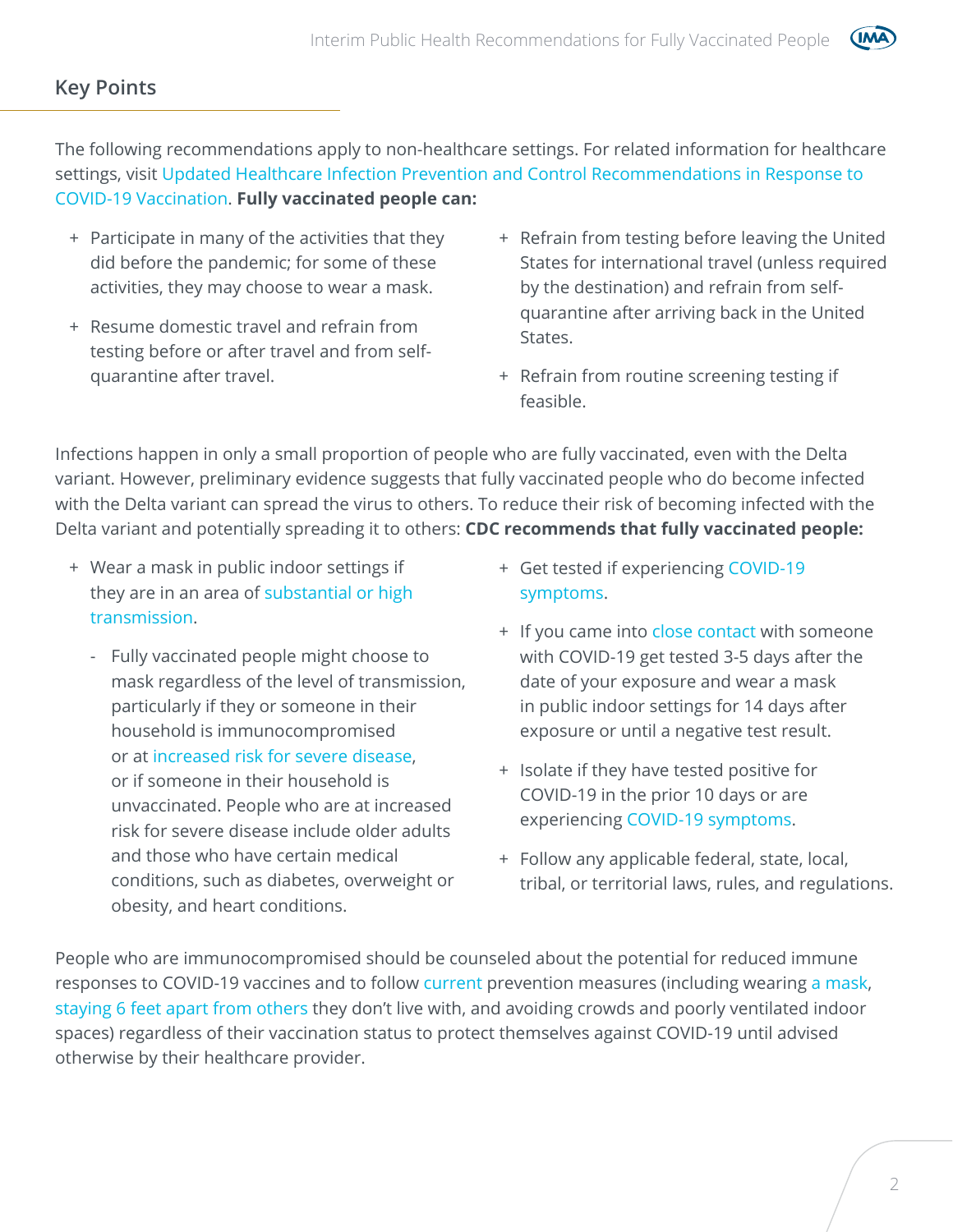#### **Overview**

Currently authorized vaccines in the United States are highly effective at protecting vaccinated people against symptomatic and severe COVID-19. Fully vaccinated people are less likely to become infected and, if infected, to develop symptoms of COVID-19. They are at substantially reduced risk of severe illness and death from COVID-19 compared with unvaccinated people.

Infections in fully vaccinated people (breakthrough infections) happen in only a small proportion of people who are fully vaccinated, even with the Delta variant. Moreover, when these infections occur among vaccinated people, they tend to be mild. However, [preliminary evidence](https://www.cdc.gov/coronavirus/2019-ncov/science/science-briefs/fully-vaccinated-people.html) suggests that fully vaccinated people who do become infected with the Delta variant can be infectious and can spread the virus to others.

For the purposes of this guidance, people are considered fully vaccinated for COVID-19 ≥2 weeks after they have received the second dose in a 2-dose series (Pfizer-BioNTech or Moderna), or ≥2 weeks after they have received a single-dose vaccine (Johnson & Johnson [J&J]/Janssen)†. There is currently no post-vaccination time limit on fully vaccinated status. People are considered not fully vaccinated if they have not completed a two-dose vaccination series or have not received a singledose vaccine, regardless of age, including children under the age of 12.

Data suggest immune response to COVID-19 vaccination might be reduced in some immunocompromised people including, but not limited to, people receiving chemotherapy for cancer, people with hematologic cancers such as chronic lymphocytic leukemia, people receiving stem cells or organ transplants, people receiving hemodialysis, and people using certain medications that might blunt the immune response to vaccination (e.g., mycophenolate, rituximab, azathioprine, anti-CD20 monoclonal antibodies, Bruton tyrosine kinase inhibitors).

People who are immunocompromised should be counseled about the potential for reduced immune responses to COVID-19 vaccines and the need to continue to follow current prevention measures (including wearing [a mask,](https://www.cdc.gov/coronavirus/2019-ncov/prevent-getting-sick/about-face-coverings.html) [staying 6 feet apart](https://www.cdc.gov/coronavirus/2019-ncov/prevent-getting-sick/prevention.html#stay6ft)  [from others](https://www.cdc.gov/coronavirus/2019-ncov/prevent-getting-sick/prevention.html#stay6ft) they don't live with, and avoiding crowds and poorly ventilated indoor spaces) to protect themselves against COVID-19 until advised otherwise by their healthcare provider. Close contacts of immunocompromised people should also be encouraged to be vaccinated against COVID-19.

This guidance provides recommendations for fully vaccinated people, including:

- + How fully vaccinated people can safely resume many activities while protecting others.
- + How fully vaccinated people should approach domestic and international travel.
- + How fully vaccinated people should approach isolation, quarantine, and testing.

CDC will continue to evaluate and update public health recommendations for fully vaccinated people as more information, including on Delta and other new variants, becomes available. Further information on evidence and considerations related to these recommendations is available in the [Science Brief](https://www.cdc.gov/coronavirus/2019-ncov/science/science-briefs/fully-vaccinated-people.html).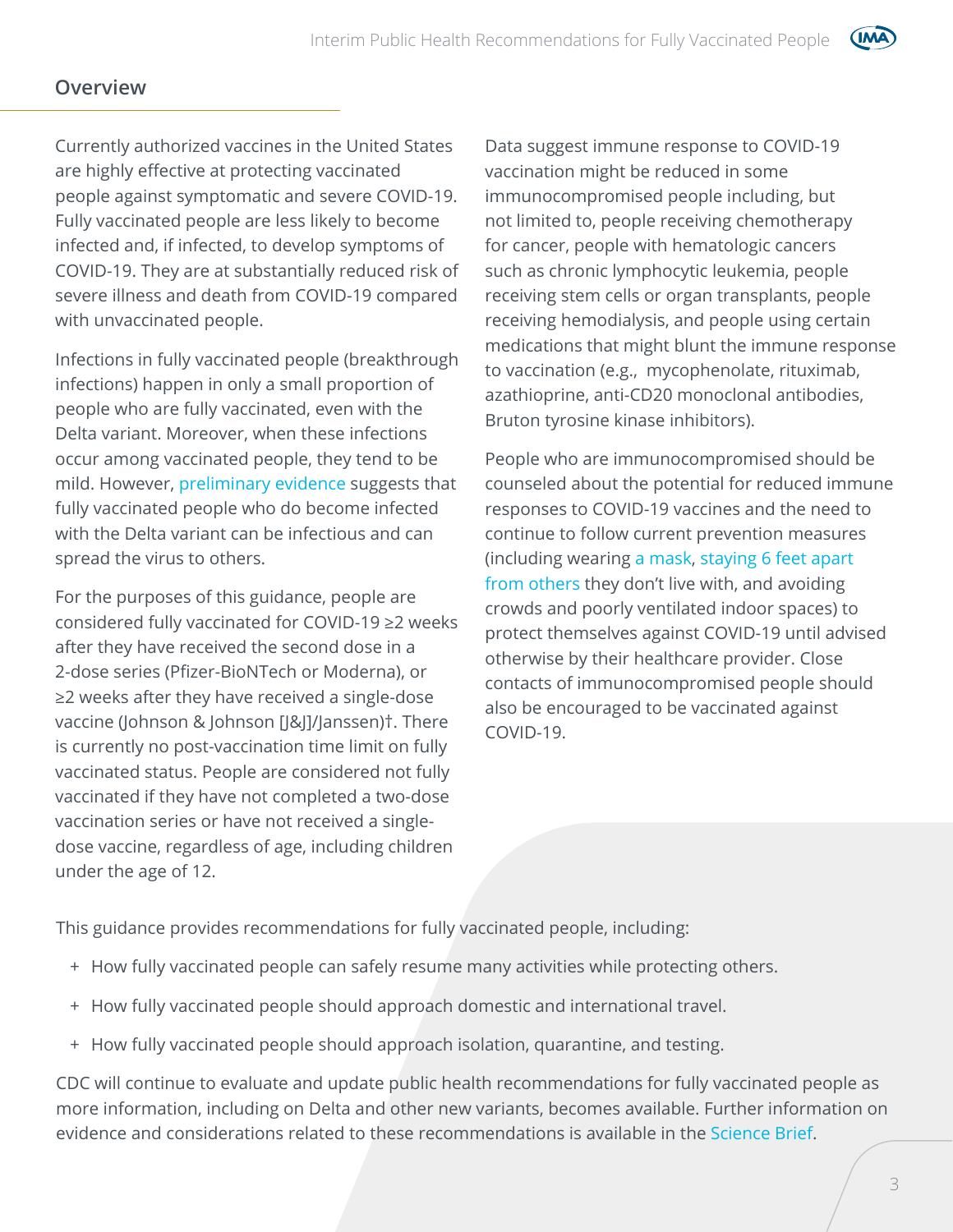

- + Outdoor activities pose minimal risk to fully vaccinated people.
- + Most indoor activities pose low risk to fully vaccinated people, especially in areas with low or moderate transmission.
- + Infections happen in only a small proportion of people who are fully vaccinated, even with the Delta variant.

(IM

+ Fully vaccinated people who become infected with the Delta variant can transmit it to others.

To reduce their risk of becoming infected with the Delta variant and potentially spreading it to others, CDC recommends that fully vaccinated people:

- + Wear a mask in public indoor settings if they are in an area of [substantial or high](https://covid.cdc.gov/covid-data-tracker/#county-view)  [transmission](https://covid.cdc.gov/covid-data-tracker/#county-view).
	- Fully vaccinated people might choose to mask regardless of the level of transmission, particularly if they or someone in their household is immunocompromised or at [increased risk for severe disease,](https://www.cdc.gov/coronavirus/2019-ncov/need-extra-precautions/people-with-medical-conditions.html) or if someone in their household is unvaccinated.
- + Get tested if experiencing [COVID-19](https://www.cdc.gov/coronavirus/2019-ncov/symptoms-testing/symptoms.html)  [symptoms.](https://www.cdc.gov/coronavirus/2019-ncov/symptoms-testing/symptoms.html)
- + Isolate if they have tested positive for COVID-19 in the prior 10 days or are experiencing [COVID-19 symptoms.](https://www.cdc.gov/coronavirus/2019-ncov/symptoms-testing/symptoms.html)
- + Get tested 3-5 days after exposure to someone with suspected or confirmed COVID-19 and wear a mask in public indoor settings for 14 days after exposure or until they receive a negative test result.
- + Continue to follow any applicable federal, state, local, tribal, or territorial laws, rules, and regulations.

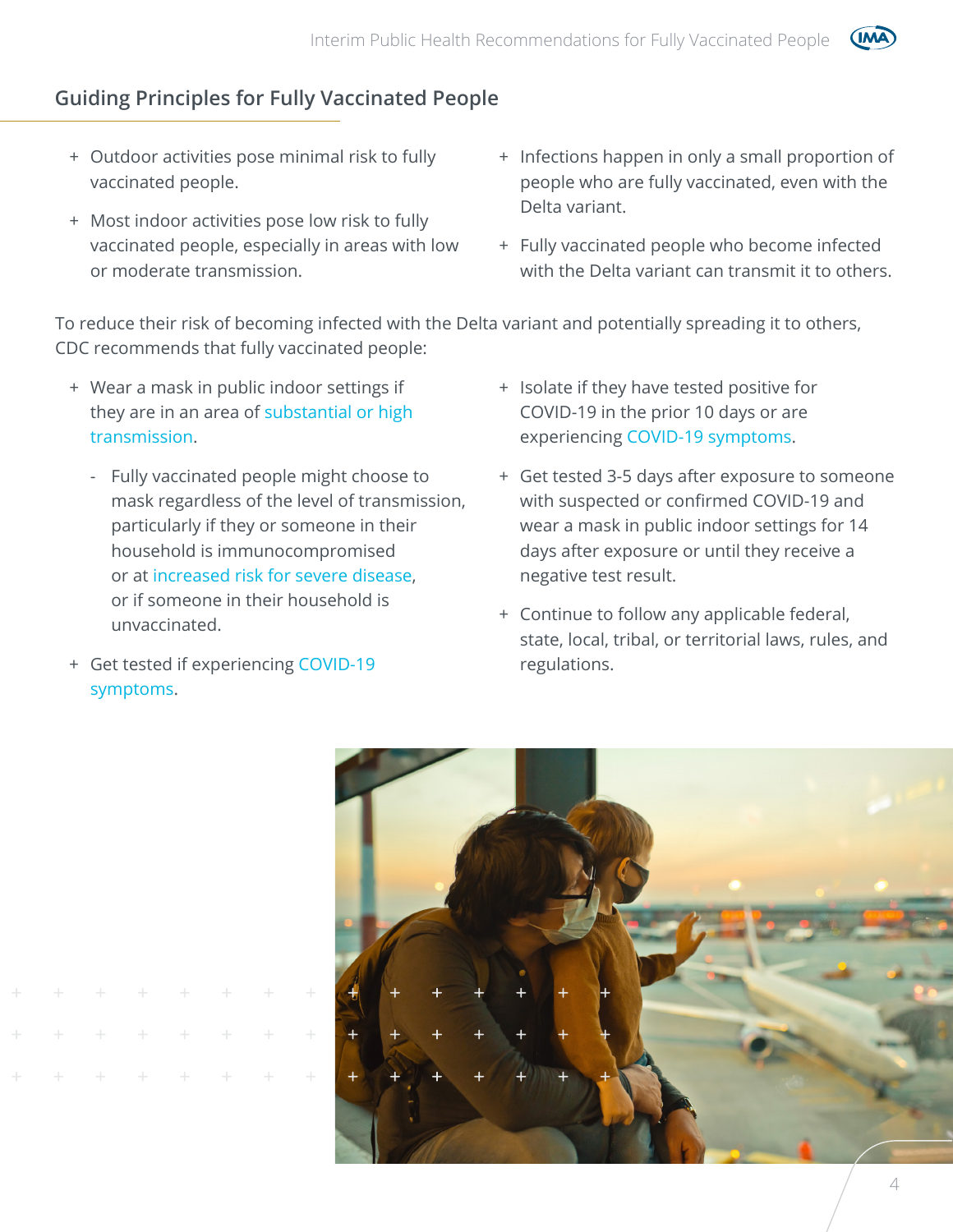

#### **Recommendations for Indoor Settings**

Risk of SARS-CoV-2 infection, severe disease, and death is reduced for fully vaccinated people. Though they happen in only a small proportion of people who are fully vaccinated, some infections do occur among fully vaccinated people. Fully vaccinated people who do become infected with the Delta variant can transmit it to others. Therefore, fully vaccinated people can further reduce their risk of becoming infected with the Delta variant and transmitting it to others by wearing a mask in public indoor settings in [areas of substantial or high community transmission.](https://covid.cdc.gov/covid-data-tracker/#county-view) Wearing a mask in public is most important for people who are immunocompromised. Fully vaccinated people might choose to mask regardless of the level of transmission, particularly if they or someone in their household is immunocompromised or at increased risk for severe disease, or if someone in their household is unvaccinated. [People at increased](https://www.cdc.gov/coronavirus/2019-ncov/need-extra-precautions/people-with-medical-conditions.html)  [risk for severe disease](https://www.cdc.gov/coronavirus/2019-ncov/need-extra-precautions/people-with-medical-conditions.html) includes older adults and those who have certain medical conditions, such as diabetes, overweight or obesity, and heart conditions. Members of the household who are unvaccinated include: any persons who have not completed vaccination, who cannot be vaccinated, and those who are not eligible for vaccines, including children less than 12 years of age. Fully vaccinated people should also continue to wear a mask where required by federal, state, local, tribal, or territorial laws, rules, and regulations, including local business and workplace guidance, and in correctional facilities and homeless shelters. [Prevention measures](https://www.cdc.gov/coronavirus/2019-ncov/prevent-getting-sick/prevention.html) are still recommended for unvaccinated people.

CDC recommends universal indoor masking for all teachers, staff, students, and visitors to schools, regardless of vaccination status. Children should return to full-time in-person learning in the fall with proper prevention strategies in place.

#### **Recommendations for Outdoor Settings**

Current data suggest the risk of transmission of SARS-CoV-2 in outdoor settings is minimal. In general, fully vaccinated people do not need to wear a mask outdoors. Fully vaccinated people might choose to wear a mask in crowded outdoor settings if they or someone in their household is immunocompromised

#### **Travel**

Fully vaccinated travelers are less likely to get and spread SARS-CoV-2 and can now travel at low risk to themselves within the United States. International travelers need to pay close attention to the [situation](https://www.cdc.gov/coronavirus/2019-ncov/travelers/map-and-travel-notices.html)  [at their international destinations](https://www.cdc.gov/coronavirus/2019-ncov/travelers/map-and-travel-notices.html) before traveling due to the spread of new variants and because the burden of COVID-19 varies globally.

[Wearing a mask over your nose and mouth is required](https://www.cdc.gov/coronavirus/2019-ncov/travelers/face-masks-public-transportation.html) on planes, buses, trains, and other forms of public transportation traveling into, within, or out of the United States and while indoors at U.S. transportation hubs such as airports and stations. Travelers are not required to wear a mask in outdoor areas of a conveyance (like on open deck areas of a ferry or the uncovered top deck of a bus).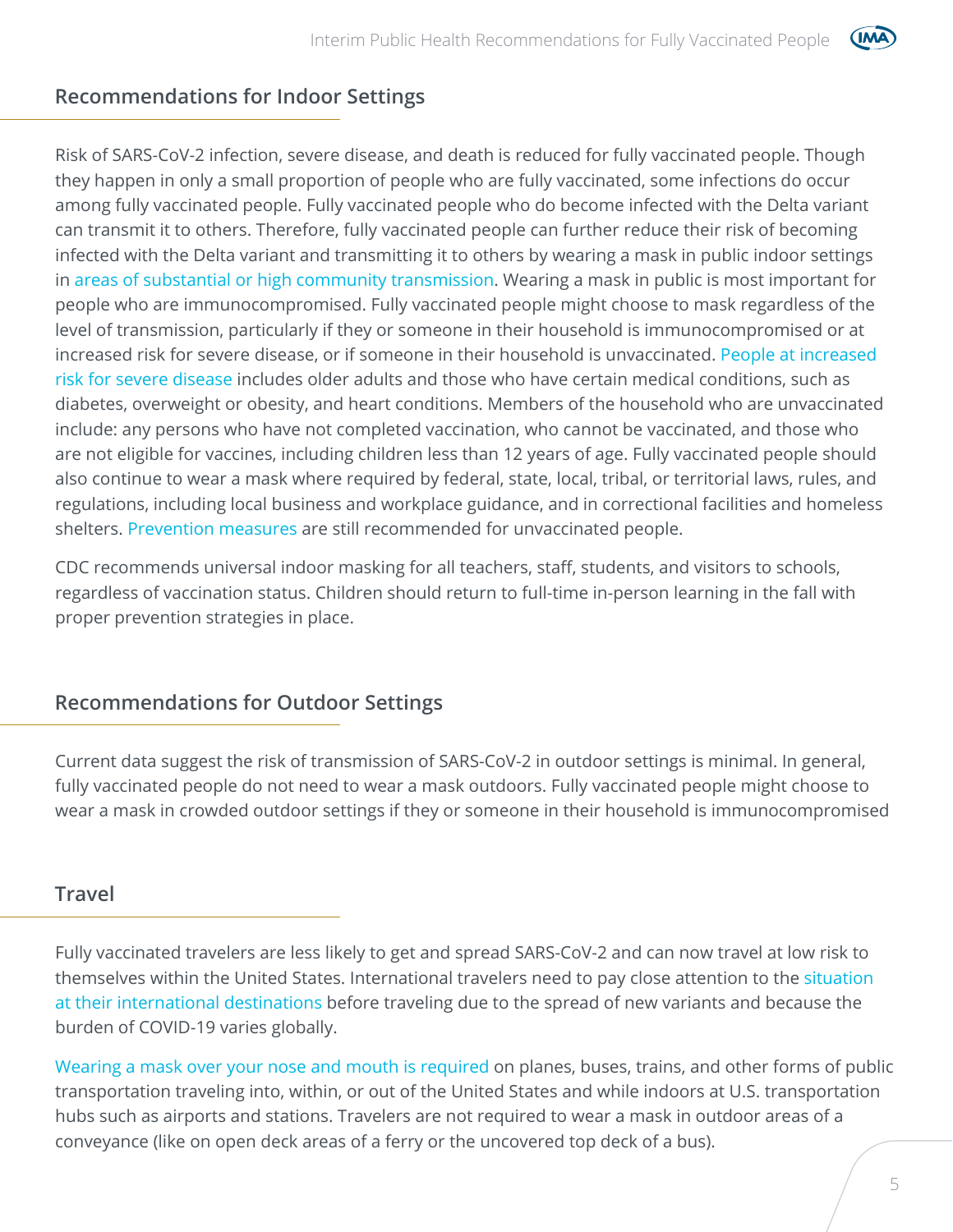

# **Domestic travel (within the United States or to a U.S. territory)**

- + Fully vaccinated travelers do not need to get a SARS-CoV-2 viral test before or after domestic travel, unless testing is required by local, state, or territorial health authorities.
- + Fully vaccinated travelers do not need to self-quarantine following domestic travel.
- + For more information, [see Domestic Travel During COVID-19.](https://www.cdc.gov/coronavirus/2019-ncov/travelers/travel-during-covid19.html)

## **International travel**

- + Fully vaccinated travelers do not need to get tested before leaving the United States unless [required](https://www.cdc.gov/coronavirus/2019-ncov/travelers/testing-international-air-travelers.html) by their destination.
- + Fully vaccinated air travelers coming to the United States from abroad, including U.S. citizens, are still required to have a negative SARS-CoV-2 viral test result or documentation of recovery from COVID-19 before they board a flight to the United States.
- + International travelers arriving in the United States are still recommended to get a SARS-CoV-2 viral test 3-5 days after travel regardless of vaccination status.
- + Fully vaccinated travelers do not need to self-quarantine in the United States following international travel.
- + For more information, [see International Travel During COVID-19.](https://www.cdc.gov/coronavirus/2019-ncov/travelers/international-travel-during-covid19.html)

# **Recommendations for Isolation, Quarantine and Testing**

The following recommendations apply to non-healthcare settings. Guidance for residents and staff of healthcare settings can be found in the Updated Healthcare [Infection Prevention Control](https://www.cdc.gov/coronavirus/2019-ncov/hcp/infection-control-after-vaccination.html)  [Recommendations in Response to COVID-19 Vaccination](https://www.cdc.gov/coronavirus/2019-ncov/hcp/infection-control-after-vaccination.html).

# **Fully vaccinated people with COVID-19 symptoms**

Although the risk that fully vaccinated people could become infected with COVID-19 is low, any fully vaccinated person who experiences [symptoms consistent with COVID-19](https://www.cdc.gov/coronavirus/2019-ncov/symptoms-testing/symptoms.html) should [isolate themselves from](https://www.cdc.gov/coronavirus/2019-ncov/if-you-are-sick/quarantine.html?CDC_AA_refVal=https%3A%2F%2Fwww.cdc.gov%2Fcoronavirus%2F2019-ncov%2Fif-you-are-sick%2Fisolation.html)  [others,](https://www.cdc.gov/coronavirus/2019-ncov/if-you-are-sick/quarantine.html?CDC_AA_refVal=https%3A%2F%2Fwww.cdc.gov%2Fcoronavirus%2F2019-ncov%2Fif-you-are-sick%2Fisolation.html) be clinically evaluated for COVID-19, and tested for SARS-CoV-2 if indicated. The symptomatic fully vaccinated person should inform their healthcare provider of their vaccination status at the time of presentation to care.